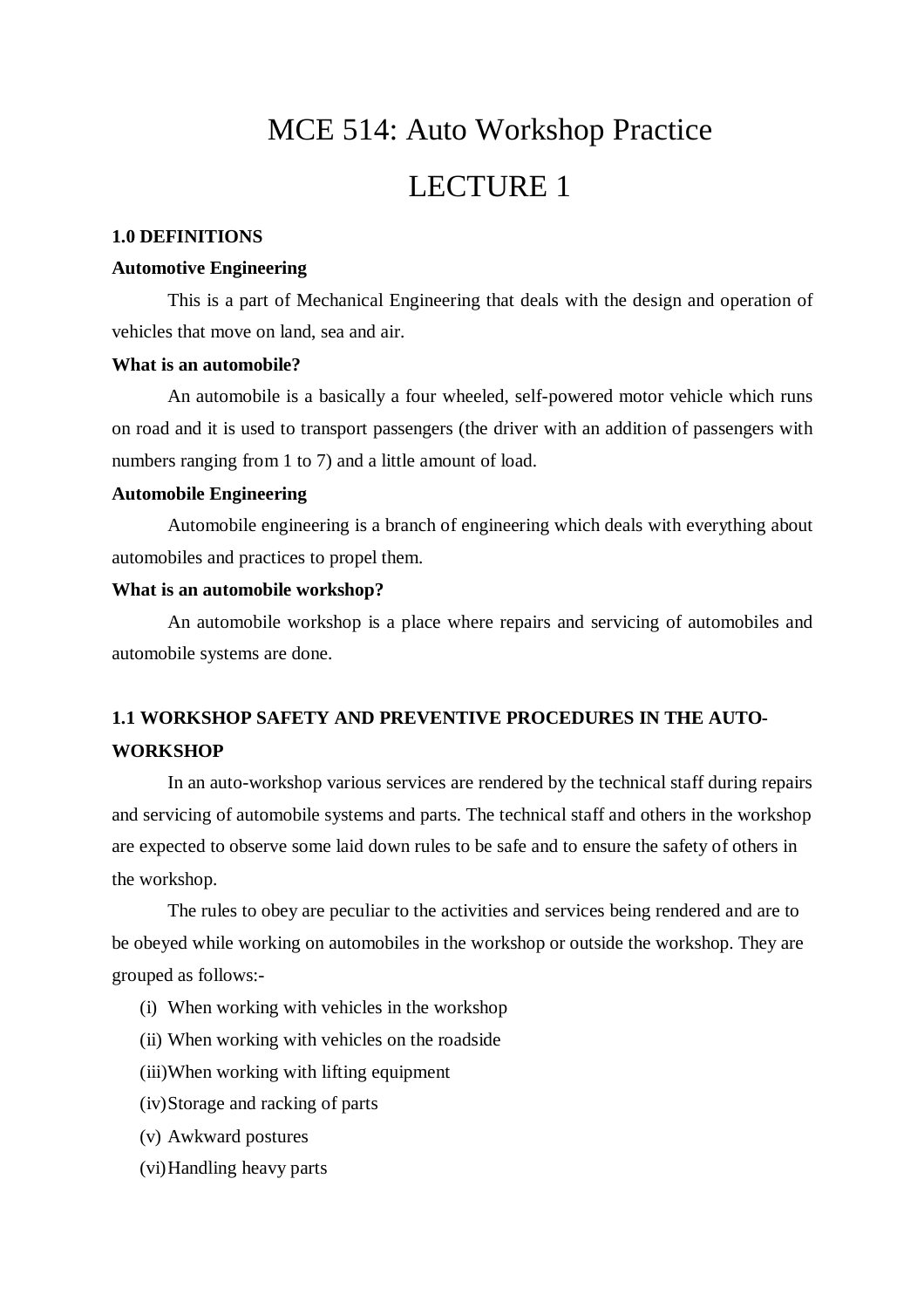## **1.1.1 When Working with Vehicles in the Workshop**

**Hazards:** Moving vehicles may cause injuries to employees and members of the public. Therefore, appropriate measures must be taken to guard against this.



Figure 1.1: Low risk workshop: A neat and tidy workshop area

| Table 1.1: When Working with Vehicles in the Workshop |  |  |  |  |  |  |  |
|-------------------------------------------------------|--|--|--|--|--|--|--|
|-------------------------------------------------------|--|--|--|--|--|--|--|

|              | <b>TASK/ACTIVITY</b>            | <b>RULES/SAFETY MEASURES</b>                                                                                              |
|--------------|---------------------------------|---------------------------------------------------------------------------------------------------------------------------|
| $\mathbf{i}$ | Management in workshop          | Customers are to drop their vehicles at the<br>➤<br>car park/pickup area.                                                 |
|              |                                 | Customers are not allowed to drive their<br>➤<br>vehicles within the workshop.                                            |
|              |                                 | $\triangleright$ Serviced/repaired vehicles are to be moved<br>to the customer car park/pickup area by an<br>employee.    |
| ii           | <b>Work Areas</b>               | The vehicle route is marked out from the<br>➤<br>route of service personnel and pedestrian.                               |
| iii          | Planning for pedestrian traffic | They should be designated customer<br>➤<br>parking bays                                                                   |
|              |                                 | $\triangleright$ A sign that reads "No unauthorized access"<br>should be in place at all entry points of the<br>workshop. |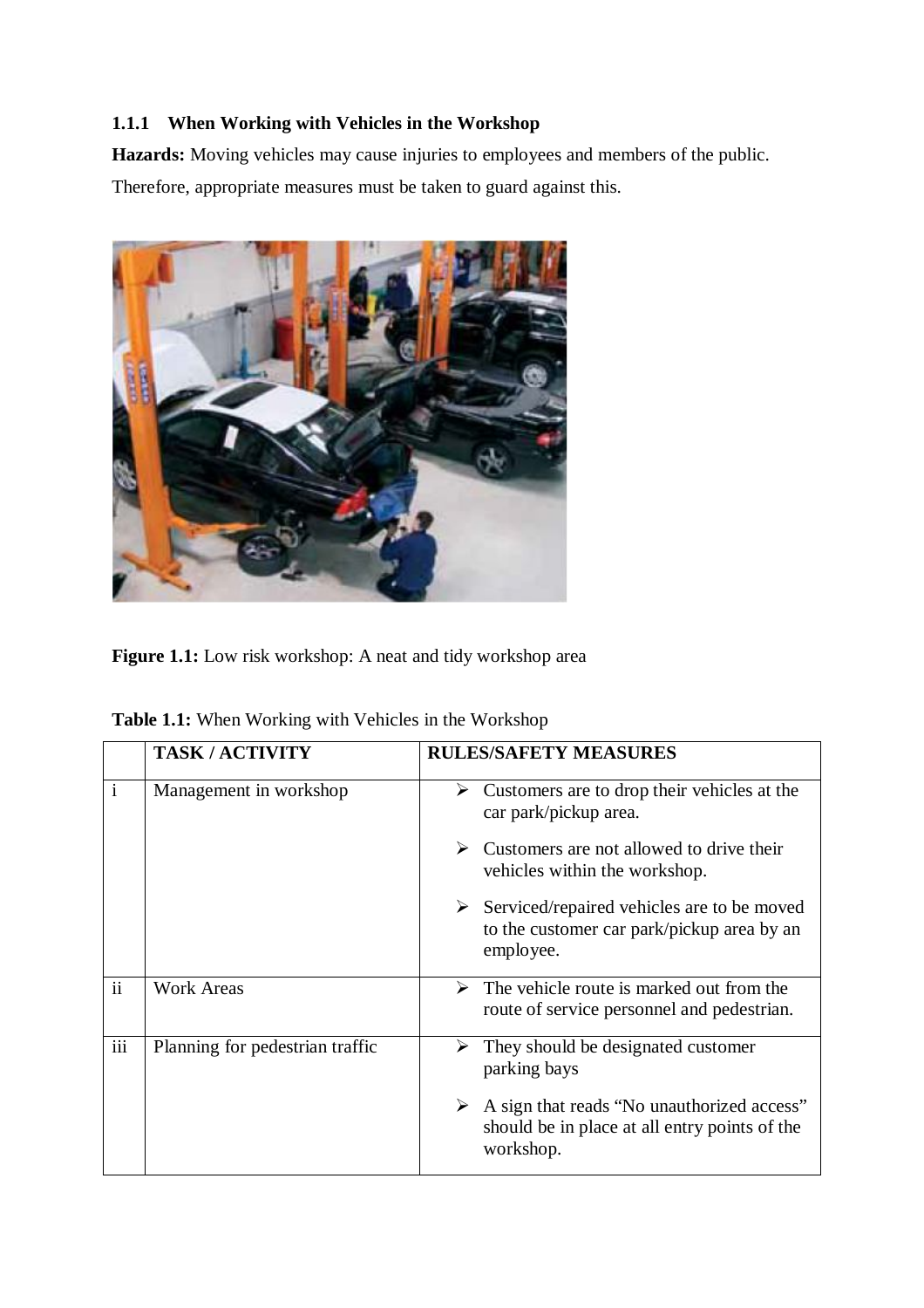| iv   | Vehicle Handling (Driving)                                                                  | $\triangleright$ Employees are to drive vehicles within their<br>licence and competency.                                                                                                                |
|------|---------------------------------------------------------------------------------------------|---------------------------------------------------------------------------------------------------------------------------------------------------------------------------------------------------------|
|      |                                                                                             | $\triangleright$ Earth moving equipment and farm vehicles<br>are to be moved to the designated repair<br>areas from the vehicle drop off areas by<br>licensed operators with appropriate<br>experience. |
| V    | Preventing vehicles from moving                                                             | Vehicles in the workshop are prevented from<br>moving using atleast three methods:                                                                                                                      |
|      |                                                                                             | $\triangleright$ The vehicle keys are removed from the<br>ignition.                                                                                                                                     |
|      |                                                                                             | $\triangleright$ The hand brake is to be engaged.                                                                                                                                                       |
|      |                                                                                             | $\triangleright$ Vehicles are raised on a pillar hoist with all<br>wheels off the ground.                                                                                                               |
|      |                                                                                             | $\triangleright$ The vehicle's wheels are chocked on both<br>sides of the vehicle's wheel with<br>serviceable purpose-built chocks.                                                                     |
| vi   | Slip and trip prevention                                                                    | $\triangleright$ All leads are stored out of the ways e.g.<br>retractable reels.                                                                                                                        |
|      |                                                                                             | $\triangleright$ Power and pneumatic outlets are located<br>close to the service area.                                                                                                                  |
|      |                                                                                             | Spill on the workshop floor are covered<br>$\blacktriangleright$<br>with absorbent material and immediately<br>cleaned up.                                                                              |
|      |                                                                                             | $\triangleright$ Potentially slippery surfaces are coated<br>with non-slip coatings.                                                                                                                    |
| vii  | Vehicle payload stability                                                                   | $\triangleright$ Vehicle is unloaded or load is reduced to<br>safe level before the start of brake servicing<br>or tyre changing.                                                                       |
| viii | Availability of the lifting<br>equipment for the lifting and<br>management of heavy objects | Manual handling aids are made available to<br>≻<br>technical staff while undertaking repair or<br>servicing work.                                                                                       |
| ix   | Communication with isolated<br>worker/s                                                     | Constant communication with technical<br>≻<br>staffs working in isolated areas should be<br>maintained by the supervisor.                                                                               |
|      |                                                                                             | $\triangleright$ Emergency/panic alarm must be made<br>available in such places.                                                                                                                        |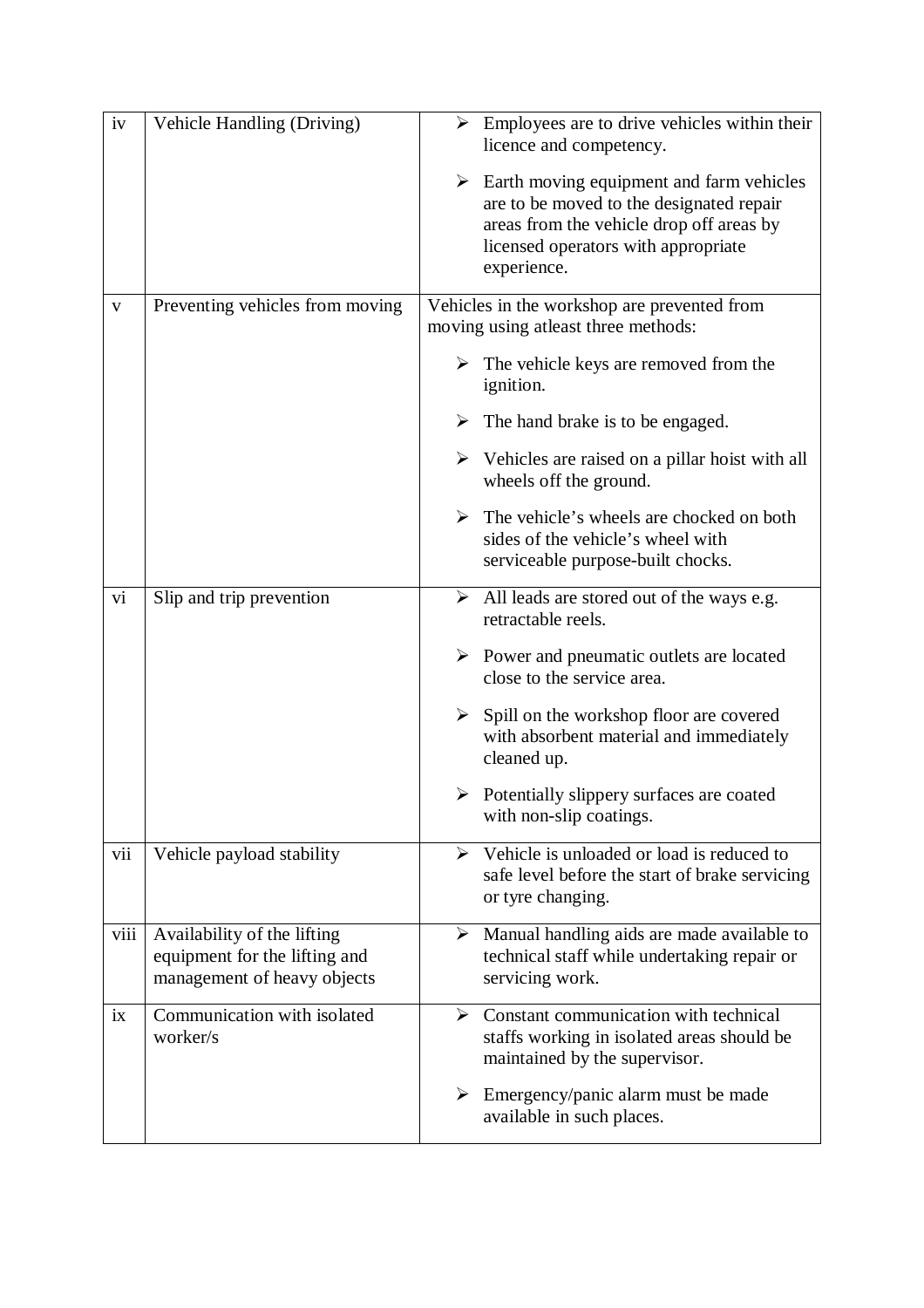### **1.1.2 When Working with Vehicles on the Roadside:**

**The hazards include:** high speed traffic, poor visibility and weather conditions, loose, soft or sloping ground conditions. Employees may be struck by a passing vehicle or crushed by the vehicle moving off jack. The rules and control measures below apply to all vehicles.



**Figure 1.2a:** Low risk workshop: Visible warning signs for approaching drivers



Figure 1.2b: Low risk workshop: Highly visible vest and warning lights

**Table 1.2:** When Working with Vehicles on the Roadside

| <b>TASK/ACTIVITY</b>                                      | <b>RULES/SAFETY MEASURES</b>                                                                                                               |
|-----------------------------------------------------------|--------------------------------------------------------------------------------------------------------------------------------------------|
| Traffic control at the site of the<br>broken-down vehicle | $\triangleright$ Service personnel are to be competent in risk<br>assessment and traffic control at the scene of<br>a broken down vehicle. |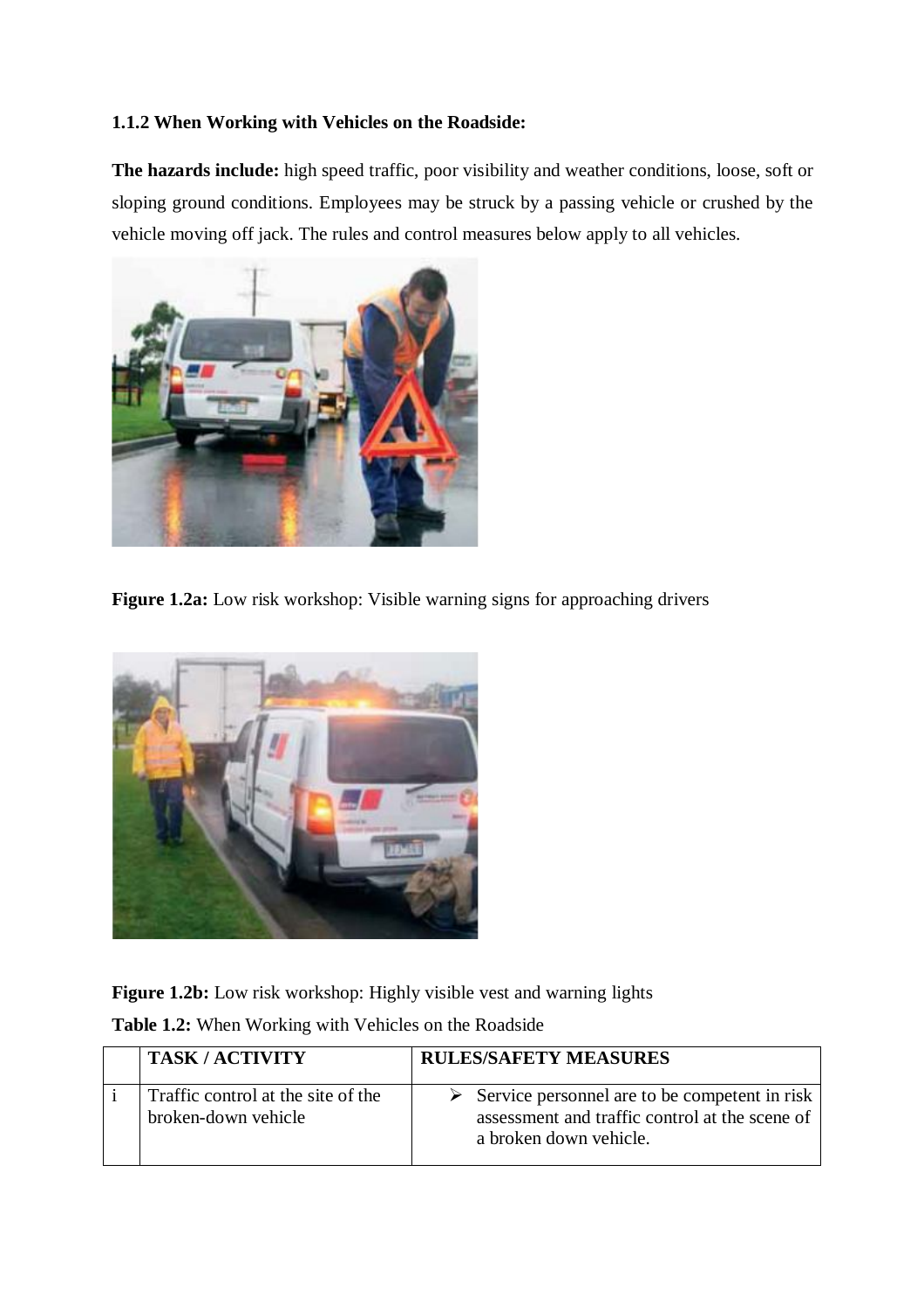|                     |                                                                        | The control measure may include:                                                                                                                                                   |  |
|---------------------|------------------------------------------------------------------------|------------------------------------------------------------------------------------------------------------------------------------------------------------------------------------|--|
|                     |                                                                        | Calling the police or other appropriate<br>e.g. Road safety officials.<br>authorities<br>Arranging for the towing of the vehicle to a<br>safe work area before the commencement of |  |
|                     |                                                                        | repair work.<br>Putting in place prominent warning signs<br>and lights for approaching drivers, some<br>meters away from the broken-down vehicle.                                  |  |
|                     |                                                                        | Traffic lane could be close to protect<br>$\bullet$<br>personnel and the broken-down vehicle.                                                                                      |  |
|                     |                                                                        | Traffic controller with appropriate<br>$\bullet$<br>equipment warns approaching drivers of the<br>traffic danger ahead.                                                            |  |
| $\ddot{\mathbf{i}}$ | Work area lighting and visibility                                      | $\triangleright$ Worksite area and vehicle must be<br>adequately lit using auxiliary lighting<br>systems if required.                                                              |  |
|                     |                                                                        | $\triangleright$ High visibility vest appropriate to day or<br>night must be worn by personnel at<br>worksite.                                                                     |  |
|                     |                                                                        | $\triangleright$ A combination of warning lights and signs<br>must be prominently displayed to warn<br>motorists of the activities going on at the<br>site.                        |  |
| $\overline{iii}$    | All other rules that are applicable<br>in the workshop apply here too. |                                                                                                                                                                                    |  |

# **1.1.3 When Working with Lifting Equipment:**

**Hazards:** Failure of lifting equipment causing crushing injuries and/or fatalities. Control measures to ensure safety are to be taken.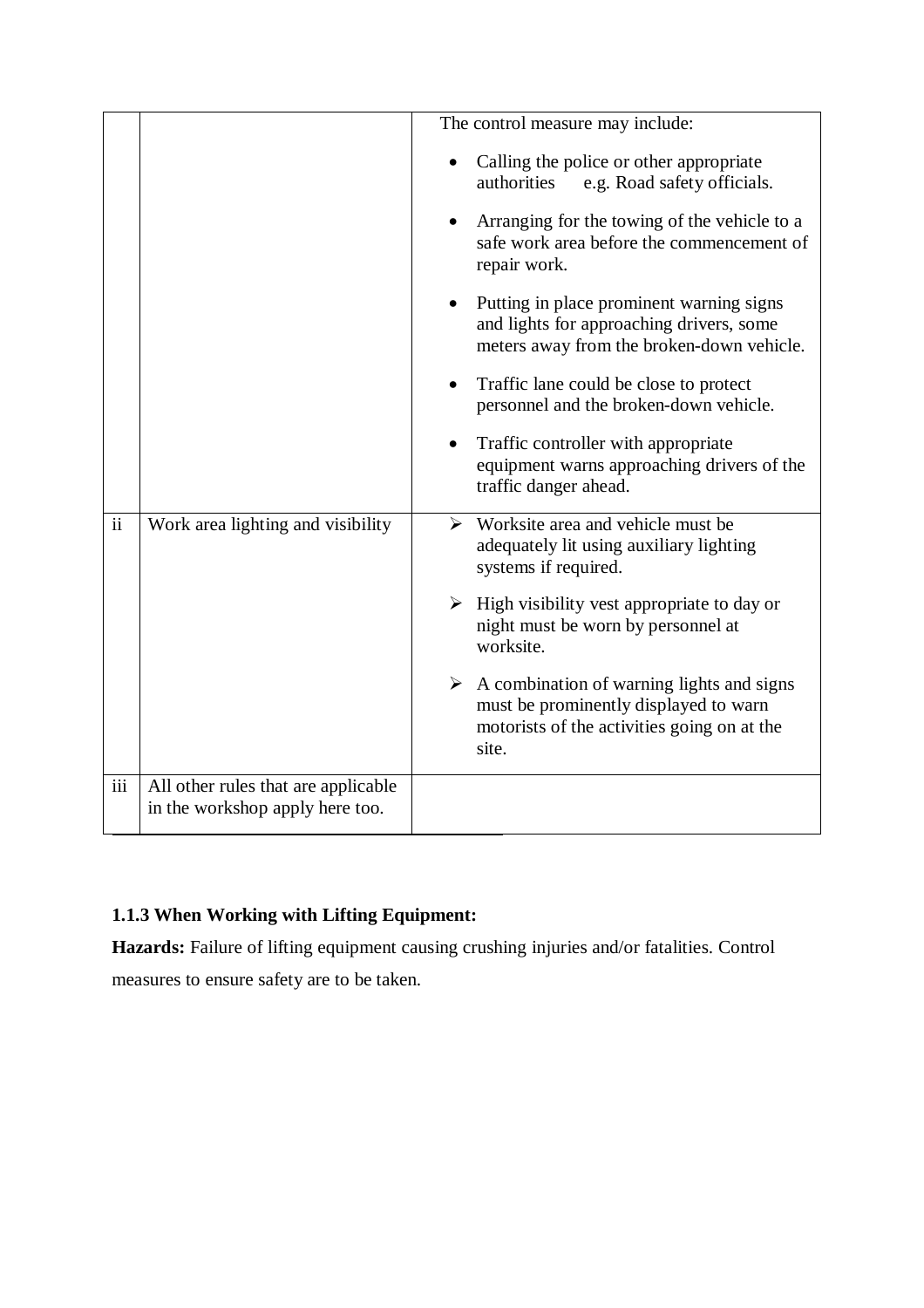

Figure 1.3a: Low risk workshop activity: Operating instruction prominently in display.



**Figure 1.3b:** Low risk workshop activity: Trolley jack and axle stands must be used at all times.

| <b>Table 1.3:</b> When Working with Lifting Equipment |  |  |  |  |  |
|-------------------------------------------------------|--|--|--|--|--|
|-------------------------------------------------------|--|--|--|--|--|

| <b>TASK/ACTIVITY</b> | <b>RULES/SAFETY MEASURES</b>                                                                           |
|----------------------|--------------------------------------------------------------------------------------------------------|
| Vehicle hoists       | $\triangleright$ Hoist inspections are to be undertaken to the<br>manufacturer's standard.             |
|                      | $\triangleright$ Pre-operation inspections are to be done daily.                                       |
|                      | $\triangleright$ Routine inspection and maintenance are to be<br>done at least every three (3) months. |
|                      | Comprehensive annual inspections are to be.<br>➤<br>conducted.                                         |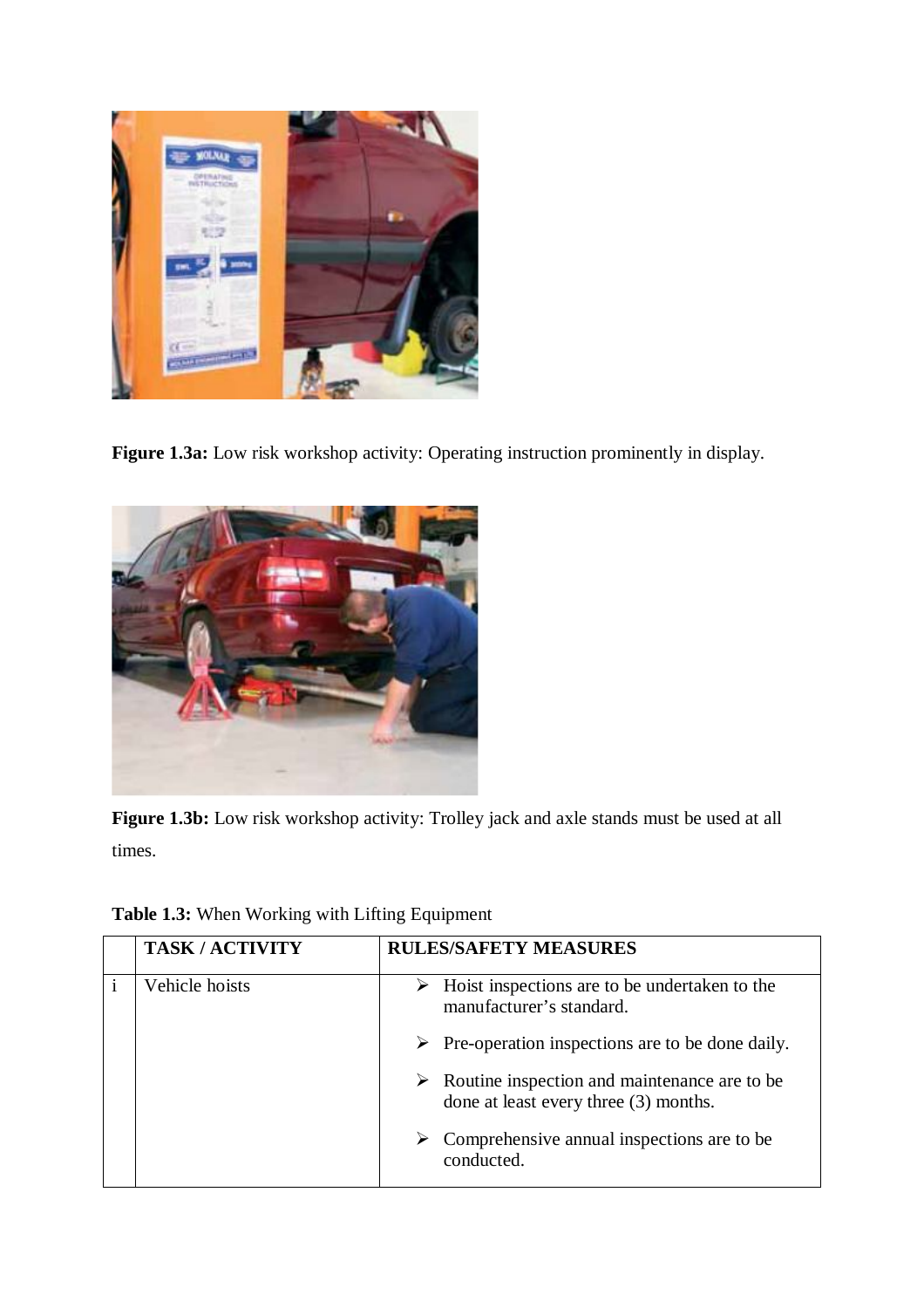|               |                                           |   | $\triangleright$ Results of all inspections, servicing and<br>maintenance are to be recorded in a log book and<br>made available to users and maintenance or<br>inspection personnel. |
|---------------|-------------------------------------------|---|---------------------------------------------------------------------------------------------------------------------------------------------------------------------------------------|
|               |                                           |   | $\triangleright$ All servicing and maintenance are to be carried<br>out by qualified and competent persons.                                                                           |
|               |                                           |   | $\triangleright$ Operating and maintenance instruction plates are<br>to be prominently displayed on hoists.                                                                           |
|               |                                           |   | $\triangleright$ Safe working loads are to be prominently<br>displayed on equipment.                                                                                                  |
|               |                                           |   | $\triangleright$ The moving parts of the hoist or its loads should<br>have a minimum clearance of 600 mm to any<br>fixed structure or other equipment that moves.                     |
|               |                                           |   | $\triangleright$ Electrical hoists and wiring are to be tested<br>according to AS/NZS 3000 Australian wiring<br>rules.                                                                |
|               |                                           |   | $\triangleright$ The hoist controls are meant to be in good<br>conditions, properly positioned and clearly<br>marked for safe operation.                                              |
|               |                                           |   | $\triangleright$ Dropper bar should be fitted to in-ground<br>hydraulic ram type hoist to prevent hoist<br>lowering to less than 760 mm.                                              |
|               |                                           |   | $\triangleright$ All hoist-safety devices must be operational.                                                                                                                        |
|               |                                           | ≻ | All hoist operators must be properly trained in<br>the correct use and inspection of the vehicle<br>hoist.                                                                            |
| $\mathbf{ii}$ | Hydraulic jacks and trolley<br>jacks use. |   | Same as vehicle hoist inspection.                                                                                                                                                     |
| iii           | Vehicle ramps and stands                  |   | $\triangleright$ Vehicle ramps and stands are to be marked with<br>rated capacities.                                                                                                  |
|               |                                           |   | $\triangleright$ Inspections of the vehicle ramp and stands are to<br>be undertaken.                                                                                                  |
|               |                                           |   | $\triangleright$ Pre-operation inspections are to be done daily.                                                                                                                      |
|               |                                           |   | $\triangleright$ Routine inspection and maintenance are to be<br>done at least once every 3 months.                                                                                   |
|               |                                           |   | $\triangleright$ Annual inspections are to be conducted.                                                                                                                              |
|               |                                           | ➤ | The results of all inspections, servicing and<br>maintenance are to be recorded in a log book and                                                                                     |